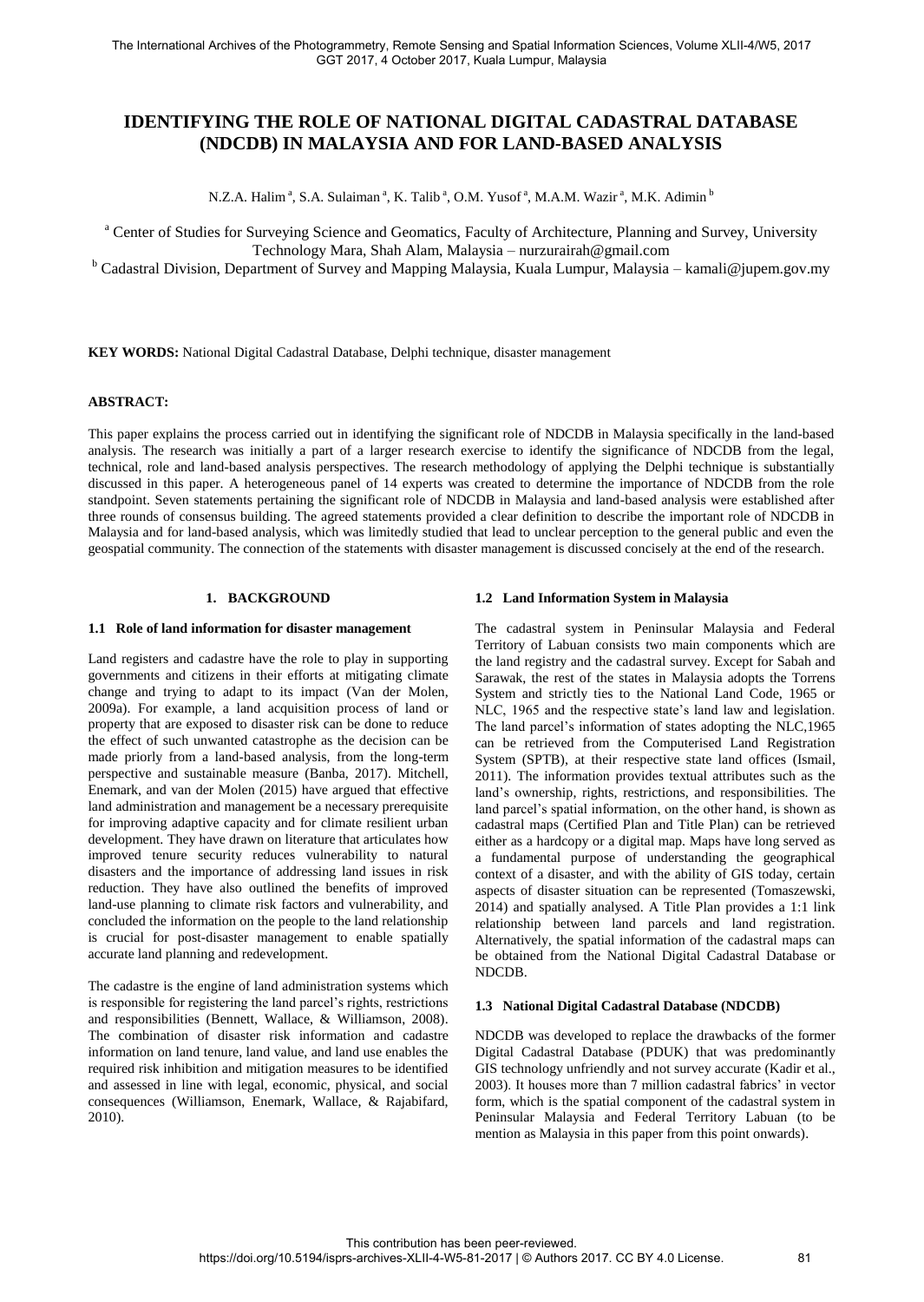The development of NDCDB included the 1st class and 2nd class survey information that was previously stored in PDUK, as well as the current 'free class' ones under the new eKadaster system (Yusoff & Halim, 2012). The least square adjustment method was opted for network readjustment to meet the acceptable horizontal tolerances of 5cm compared to the generic error method computed from loop closures of a closed traverse (JUPEM, 2012).

One of the main characteristics of NDCDB is the coordinate system adopts the Geocentric Cassini coordinate system and provides the positional spatial accuracy of 5cm for urban areas and 10cm for suburban areas. In other words, the spatial information is of survey accurate. Compared to PDUK, NDCDB was developed to be GIS friendly and available in either shapefiles or tab files. Each cadastral lots are also given a unique parcel identifier or UPI that responds as a foreign key for data relationship and attachments, thus enable data integration and data sharing. These characteristics permit NDCDB to be primarily used, but not exclusively, for spatial analysis. Even though the significance of the cadastral data has been discussed extensively internationally, the significant role of NDCDB in Malaysia specifically on land-based analysis is limitedly discussed. The situation has led to various perceptions and misinformation on NDCDB.

Generally, the societal impression of the cadastral data has been limitedly relevant to a single core statutory purpose of land registration that also included maintaining cadastral information consisting of rights, restrictions, and responsibilities (Van der Molen, 2009b). The same perception also applies in Malaysia where NDCDB is seen as a database that stores spatial information available in cadastral maps and nothing more. Nevertheless, a common stand was established among researchers (Mohamed, Chia, & Chan, 1998; Nordin, 2001; Omar, Kadir, & Sidek, 2006; Sim, 2012) that PDUK and now NDCDB, have impacted to the rise of GIS-based system development in Malaysia by multi-users.

## **1.4 Methods for building decisions and form consensus**

In order to determine the significant role of NDCDB in Malaysia and evaluate its key themes, subjective insights and judgments on a collective basis from individuals with sundry expertise seemed appropriate. Among the best-known methodologies to achieve consensus are the Nominal Group Method and the Delphi technique (McMillan, King, & Tully, 2016). The Nominal Group method gathers all participants at the same time and location commonly in a workshop, being a cost-effective and time-efficient method. The method, however, requires an accurate pre-planning from the moderator and participants, and availability of participants since they are assembled, face to face in a single session.

The Delphi technique, on the other hand, minimises the influence of individuals and maximises the reliability of results by providing anonymity to the participants. Their participants are typically experts with a specific criterion to the subject discussed. The Delphi technique has application whenever policies, plans, or ideas have to be based on informed judgment (Yousuf, 2007), and because of that, the Delphi technique was chosen in this study. Moreover, the technique provides a platform where consensus by subject matter experts can be

achieved on a topic despite the limited evidence, lack of precise information and prior research (Avella, 2016; Yousuf, 2007).

Use of the web and conducting panel activities by e-mail is principally effective to meet the expert's busy timetable, logistics and provides Delphi participants with anonymity, privacy, and confidentiality. Equal status and equal opportunity to participate is permissible with anonymity. The disadvantages associated with face-to-face meetings such as personality influences or individual dominance can be avoided (Avella, 2016; McGeary, 2009) to elude influential result and inaccurate analysis.

#### **2. LITERATURE ON THE DELPHI TECHNIQUE**

#### **2.1 Overview of the Delphi Technique**

The Delphi technique is recognised as a consensus method, with the capability of providing insights for decision making (Förster & von der Gracht, 2014) and enhance consensus building as well as consistency from a group of experts regarding a topic (McGeary, 2009; Tottossy, 2005). Yousuf (2007) highlighted the technique is suitable for gathering current and historical data that is vaguely known or unavailable, evaluating possible budget allocations, exploring urban and regional planning options, university campus and curriculum planning development, putting together an educational model, delineating the pros and cons associated with potential policy choices, distinguishing and clarifying real and perceived information and motivation, and exploring priorities of personal values, social goals, etc.

The Delphi technique, however, does not have a specific standard for adoption (Skulmoski, Hartman, & Krahn, 2007). Instead, its method is flexible for modification to suit a research objective. Nevertheless, there are four distinct characteristics of the Delphi technique (Heiko, 2012; Rowe & Wright, 1999), which are anonymity of participants, iteration process to determine the level of consensus, controlled feedback to ensure stability in responses and statistical "group response" to measure agreement and stability. A type of method that adheres to these characteristics is distinguished as the Classical Delphi technique, and most researchers (Avella, 2016; Förster & von der Gracht, 2014; Kent & Saffer, 2014; Markmann, Darkow, & von der Gracht, 2013; McGeary, 2009; Skulmoski et al., 2007; Yang, 2003) agree that the method combines the qualitative and quantitative research design.

The steps commonly used in the Delphi technique from previous studies (Avella, 2016; Diamond et al., 2014; Holey, Feeley, Dixon, & Whittaker, 2007; Kermanshachi, Dao, Shane, & Anderson, 2016; McGeary, 2009; Ogbeifun, Agwa-Ejon, Mbohwa, & Pretorius, 2016b; Skulmoski et al., 2007; Yang, 2003) can be summarised as follows: i) identifying and selecting the panel of experts; ii) getting consent and approval from the selected experts as the research participant and the Delphi panel member; iii) data collection from the panel where different types of either closed or open-ended questions can be used. Otherwise, the questions can be more structured to guide the Delphi participants towards the research objective; iv) qualitative, quantitative, or mix mode analysing data from the panel; v) collating information on a new questionnaire and send back to panel to evaluate; vi) compile every panel's evaluation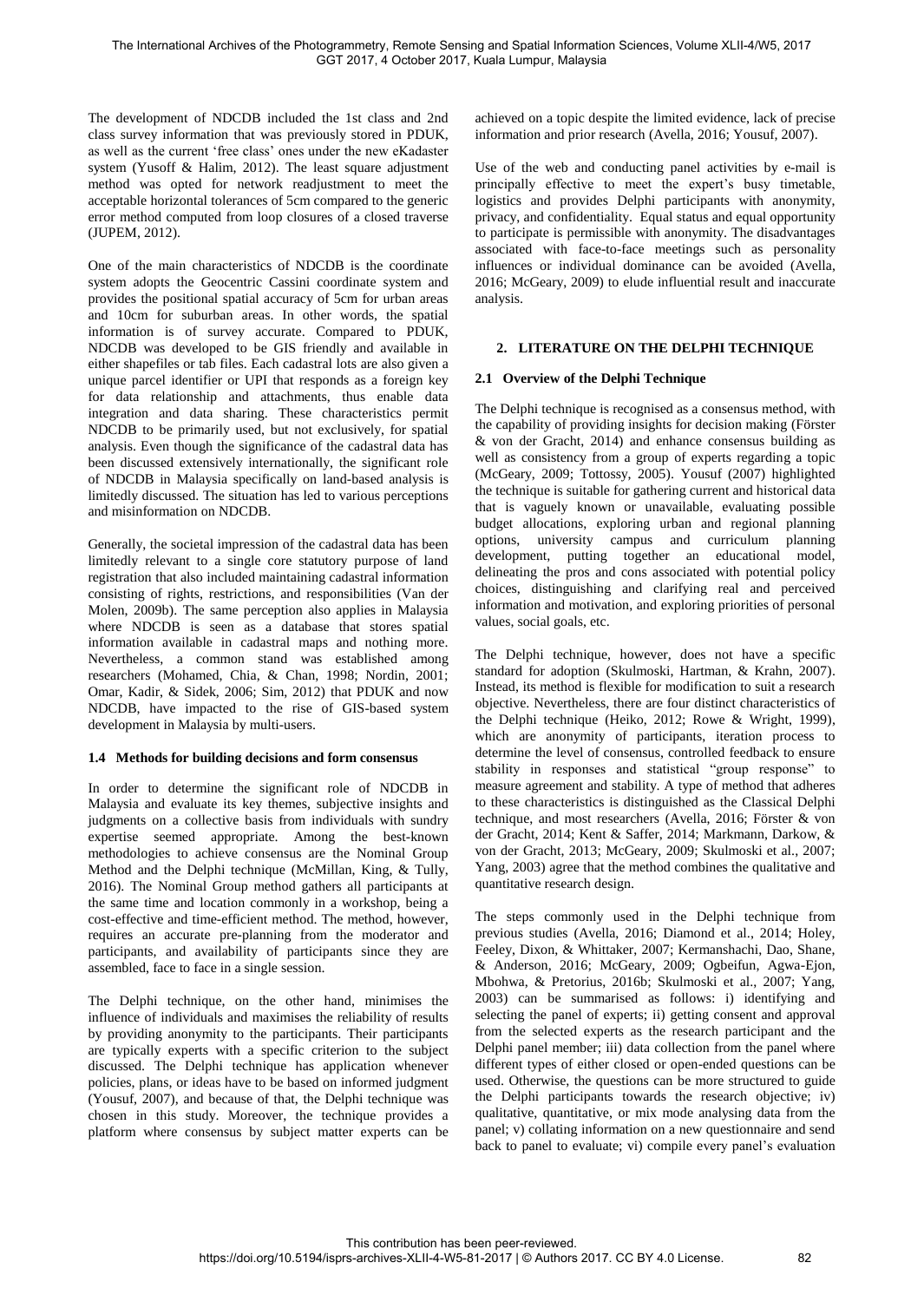and send back to each participant for comments and revision; vii) the panel of experts have the opportunity to provide brief written arguments to support their evaluations; viii) descriptive statistical analysis method on the compiled and revised panel evaluation; ix) the same panel of members are involved during each iterative process survey rounds, and x) the survey round or iteration process is terminated the momment a full consensus or dissent are reached among panel experts.

The mode of interaction in the Delphi technique was initially paper and pen-based that consequently requires the panel to post relevant questionnaire or feedbacks either via snail mail or hand delivered. However, with the advent of ICT, panel activities and questionnaires can be communicated online and sent digitally to each participant through e-mail. Recent research was conducted to compare the result from both modes of interaction on the same issue, and the result indicates high similarity (Markmann et al., 2013; Ogbeifun, Agwa-Ejon, Mbohwa, & Pretorius). Nonetheless, rapid turnarounds reduced operational cost and eliminating participant's mortality are among the advantages of optimising the later mode of interaction (Hanafin, 2004; McGeary, 2009).

# **2.2 Participants**

Selecting experts to participate as a panel member is the utmost importance in the Delphi technique to ensure research reliability. Even so, there are no standards that stipulate the panel selection criteria. The selection of panel, however, is rigorous, should not be random, and must have an explicit criterion. Warth, Heiko, and Darkow (2013) highlighted four important criteria for selecting the experts in their study, which required experts to have: i) extensive knowledge and experience of the research topic; ii) willingness and commitment to participate; iii) sufficient time for panel activities; and iv) communication skills. To define a participant as an expert, some researchers added the panel selection criteria for the Delphi technique to meet the specific number of years the expert has experience and practicing in the specific study area (Kent & Saffer, 2014; Ogbeifun et al., 2016a; Paul, 2014), while others impose professional body membership or certification, and senior designation or managerial levels in the specific study domain (Förster & von der Gracht, 2014; Markmann et al., 2013).

The appropriate panel composition has never been established for this technique, but a heterogeneous panel of experts are preferred as indicated by previous research (Avella, 2016; Förster & von der Gracht, 2014; Reefke & Sundaram, 2017; Warth et al., 2013) to avoid invalid consensus among similarly thinking experts or bias in the result and non-representative domain experts. Nonetheless, covers the wider spectrum, the point of views and diverse perspectives. Heterogeneity includes aspects related to the panel's professional experience and knowledge. There is also no specific number of groups to establish a heterogeneous panel of experts. However, the literature shows two or three groups are common, and participation should be based on those groups most directly affected by the topic of the study (Avella, 2016). The probability of participants to have similar opinions may create a biased result (Förster & von der Gracht, 2014) in a homogeneous panel since the panels have similar information base and desirability.

The standard size of the overall panel has also never been established. However, typical panels seem to fall in the 3 to more than 100-member range and consist of either two or three expert groups (Avella, 2016; Paul, 2014; Skulmoski et al., 2007) that should be balanced to eliminate group domination. Nevertheless the greater the heterogeneity of the group, the fewer number of experts are recommended where 5 to 10 members are considered ideal (Bueno & Salmeron, 2008).

# **2.3 Level of consensus**

 Delphi studies have used subjective analysis, descriptive statistics, and inferential statistics for the definition of a stopping criterion in each iteration process. Apart from consensus measurement, researchers (Diamond et al., 2014; Förster & von der Gracht, 2014; Heiko, 2012) recommended the stability or consistency be measured as well between panel responses in each iteration processes or rounds, to ensure accurate Delphi analysis and data interpretation. Reference (Heiko, 2012) and (Holey et al., 2007) added the elements of a reduced number of comments and evolution of statements to be a part of the stopping criterion as the indicators that consensus and stability have been reached in the Delphi study. The minimum round for consensus can be two but, three rounds are common in most studies (Holey et al., 2007). If group consensus is desirable and the sample is heterogeneous, then three or more rounds may be required (Skulmoski et al., 2007). Round one is generally the foundation for identifying issues of the research area, while the following rounds two and three are consensus building rounds (Reefke & Sundaram, 2017).

# **3. RESEARCH METHODOLOGY & RESULT**

Considering all the inputs from the literature, the research methodology for this study has adopted the common steps of a Classical Delphi technique, recommendations from previous research and modification to suit the research questions. The following are the methodology carried out in identifying the significant role of NDCDB in Malaysia and for land-based analysis:

## **3.1 Questionnaire design, validity, and reliability**

Questionnaires are the research instrument to collect data in this study. In designing the questionnaires for Round 1, open-ended close structured questions were formed based on the overall research framework. The Round 2 questionnaire was the result of the Round 1 qualitative analysis result. Given the importance of this study on policies revolving the usage of NDCDB specifically for land-based analysis, the research instruments which are the questionnaires were assessed for validity and pretested for reliability.

The open-ended close structured and close-ended close structured Questionnaire's content for Round 1, and Round 2 used in this study were validated by four experts who are either practitioners or academia. Content validity index (I-CVI) for individual questions were used where the experts were asked to review the relevance of each question on a 4-point Likert scale of 1-Extremely irrelevant, 2-not relevant, 3-relevant and 4-very relevant. Polit and Beck (2006) highlighted all experts must agree on the content validity of an item (I-CVI of 1.00) when the panel consists of five or fewer experts. All experts in this study were in agreement that all of the twelve questions related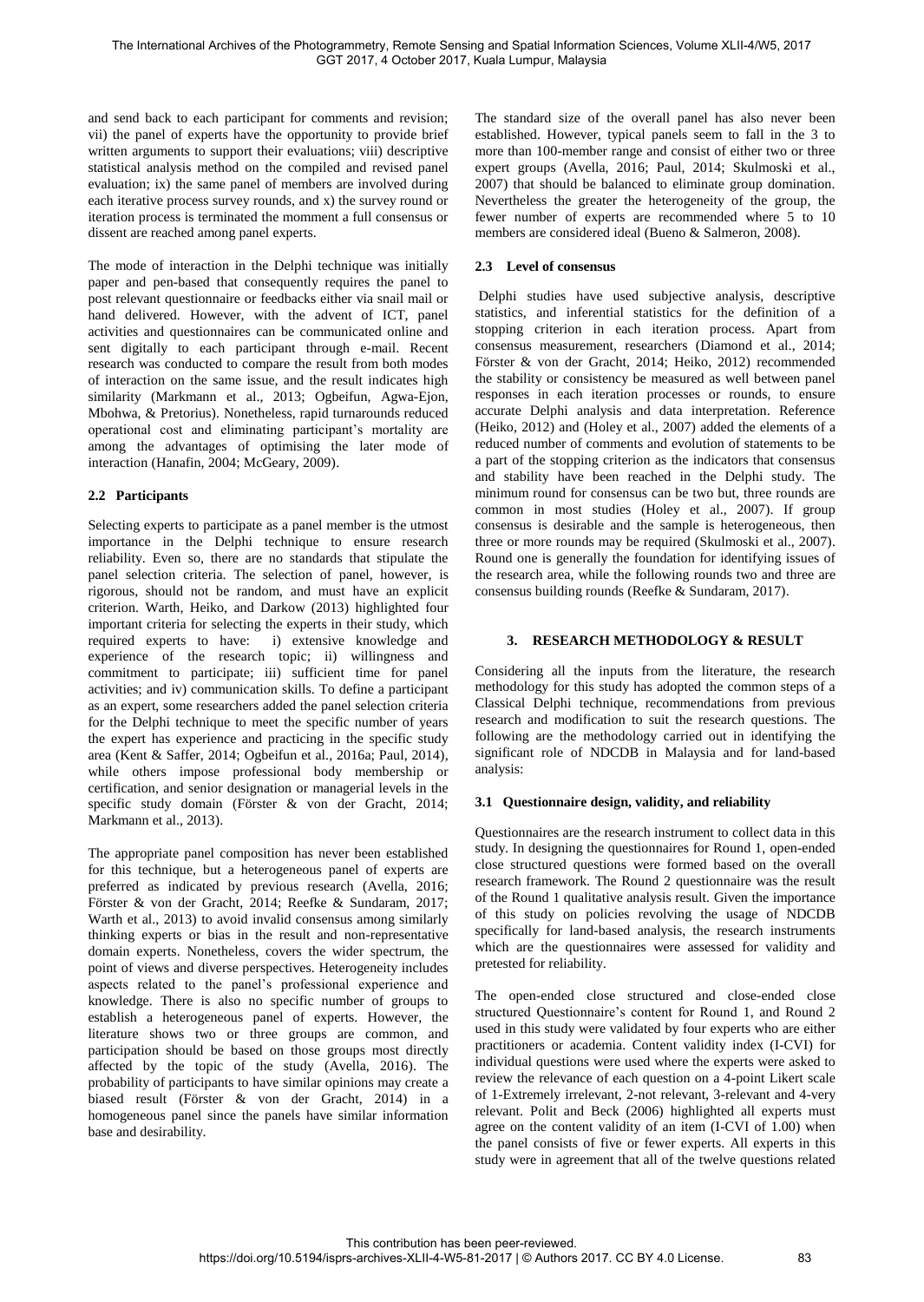to the significant role of NDCDB in Malaysia and land-based analysis be very relevant, which resulted in the calculated I-CVI value as 1.00. Experts were also instructed to give comments on the questionnaire's readability, feasibility, layout and style, and clarity of wording, if relevant.

Pretesting is not common in the Delphi technique (Avella, 2016; Hanafin, 2004), but if conducted the recommended minimum participants are 10% of the actual panel size (Waweru & Omwenga, 2015). Pretesting was performed of the Round 1 open-ended close structured questionnaire followed with the close-ended close structured questionnaire in Round 2 before the actual respective Delphi rounds. The pretesting was deemed necessary in this study to determine the reliability of the questionnaire in establishing whether the response to each question can be adequately interpreted in relation to the information required. Two rounds of test-retest pilot studies were carried out respectively for Round 1 and Round 2 questionnaires with three participants, which was more than the 10% numbers of participants recommended for pretesting. These participants provided comments and feedbacks, but their responses were not involved in the actual study. Participants in the pilot study have provided valuable feedback that contributed to the overall refinement of the study such as rephrasing questions, refine instructions and helps to identify unclear or ambiguous statements in the research protocol besides providing credibility to the entire research project.

## **3.2 Composition and panel size**

Considering NDCDB has a direct association with the land, cadastre and GIS domain, a heterogeneous group of a panel of experts was set up in this study to diversify member's background and reduce bias result. The panel consists of experts involved directly in the decision-making process of their respective organisations. Initially, 18 potential members were carefully selected based on the 4 criterion used by previous Delphi researchers (Markmann et al., 2013; Warth et al., 2013), such as; i) number of years of job-relevant experience in their domain with 20 years as the threshold; ii) the expert's certification and accreditation to reflect their skills and knowledge; iii) current management level; and iv) labelled experts by social acclamation approach. Finally, the expert's responsibilities inside and outside of the organisation were also taken into consideration for panel selection (Avella, 2016; Markmann et al., 2013) in this study. The final totaled panel size throughout the Delphi process was 14 which can be summarized in three major groups: policy makers, interest group and stakeholders who are distinguished by individuals' professional experience as a specialist in Malaysia of either in the land, cadastre or GIS domain.

# **3.3 Round 1**

After piloting, an email inviting participation, explaining the study, outlining the Delphi process and requesting responses to the question was sent to the potential participants. Simultaneously, participants were provided with an open-ended semi-structured questionnaire that has been pretested, to be completed by them. The questions were generally focused on the participants' expertise views based on themes of legal significance, technical significance, role significance and landbased analysis significance. However, the significance of the NDCDB's role and land-based analysis theme are the focus of this paper.

Upon agreeing to participate the Delphi process, participants were initially given seven days to respond to the questionnaire questions, but some requested an extension of time due to the participant's busy schedule and commitments. A cut-off date was set to determine the timeline of Round 1. Out of 18 potential participants, 15 agreed to participate and returned the completed questionnaire through e-mail and hand-delivered, while 2 participants explained their busy schedule might hinder the study, and 1 participant did not return the questionnaire upon the cut-off date. Each response was of anonymity and was then compiled, collated and sent via e-mail to each participant, instead of a face-to-face group discussion. They were instructed to review the response from other anonymous respondents and were able to revise their responses within seven days. Only 2 participants had minor amendments by the cut-off date.

## **3.4 Round 1 Result**

Responses from Round 1 were analysed by using the Thematic Analysis process. The qualitative data was firstly scrutinised, and emerging patterns or findings that were identified as nodes were processed using the Nvivo 11 Plus software. The nodes were listed under the Free Nodes theme. From the Free Nodes, a deductive approach was used to generate a Parent Node theme based on the research question and research objective, which focuses on the NDCDB's significant role in Malaysia and significant role for land-based analysis. Similar ideas related to the later theme were clustered together into emerging sub-themes. The emerging sub-themes were identified and named as shown in Table 1.

| N <sub>0</sub>           | <b>Emerging sub-themes</b><br>for NDCDB role in<br>Malaysia | No.            | <b>Emerging sub-themes for</b><br><b>NDCDB</b> for land-based<br>analysis |
|--------------------------|-------------------------------------------------------------|----------------|---------------------------------------------------------------------------|
|                          | Reference datasets                                          |                | Sufficient knowledge on<br><b>NDCDB</b>                                   |
| $\overline{2}$           | Aid sustainable<br>development                              | $\overline{2}$ | Means for correct adoption<br>of NDCDB                                    |
| 3                        | Support decision<br>making                                  | 3              | NDCDB as the<br>fundamental layer                                         |
| 4                        | Planning activities                                         |                | Geocentric coordinated                                                    |
| $\overline{\phantom{0}}$ | Spatial enabler                                             | 4              | system                                                                    |
| 6                        | Underpins national<br>development program                   |                |                                                                           |

Table 1: Emerging sub-themes for Parent Node Theme NDCDB Role and NDCDB for land-based analysis

Statements that best described the essence of the majority of opinions within each sub-theme in Table 1 were generated and presented in Table 2 and 3. These statements on the NDCDB's significant role in Malaysia and significant role for land-based analysis have provided the basis for Round 2.

## **3.5 Round 2**

Participants were presented with an online questionnaire that includes both themed statements shown in Table 2 and 3. A five-point Likert scale was used to gather participant's opinion and perception on the statements and linguistic scales from 5 points as being "strongly agree", 4 points for "slightly agree", 3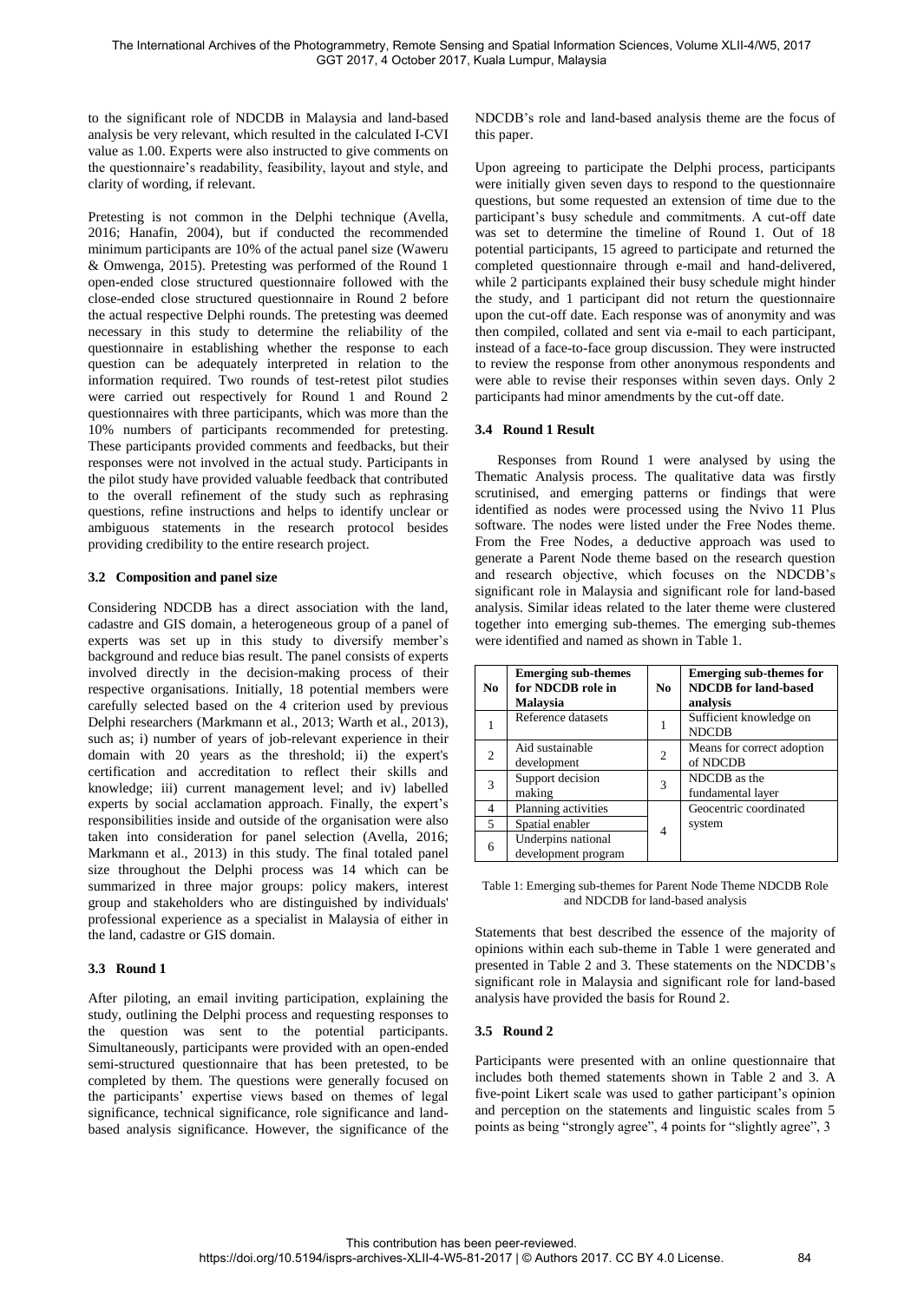| N <sub>0</sub> | <b>Statements</b>                                                                                                                                                                                                                                                                                                                  |
|----------------|------------------------------------------------------------------------------------------------------------------------------------------------------------------------------------------------------------------------------------------------------------------------------------------------------------------------------------|
| $\mathbf{1}$   | NDCDB is a spatial enabler that is also recognised as one of<br>the key geospatial reference frames in Malaysia which<br>facilitate the development of large-scale geospatial database<br>and large-scale Spatial Data Infrastructure that is essential<br>towards the conception of a spatially enabled platforms<br>nationwide.  |
| 2              | NDCDB underpins the national land-based programs by<br>providing the homogeneity of a land parcel's legal status, its<br>geospatial information, and other relevant data so a cohesive<br>land-based spatial analysis can be performed, thus allowing<br>accurate decision-making specifically for sustainable land<br>governance. |
| 3              | NDCDB enables users to have cadastral fabrics that are a<br>reliable reference for land administrative purposes when the<br>land and people's relationship is the concern during<br>planning or development stages.                                                                                                                |

| Table 2. Round 2 statements on NDCDB's significant role in |
|------------------------------------------------------------|
| Malaysia                                                   |

| No.            | <b>Statements</b>                                                                                                                                                                                                                                          |
|----------------|------------------------------------------------------------------------------------------------------------------------------------------------------------------------------------------------------------------------------------------------------------|
| 1              | NDCDB should be the fundamental dataset for any land-<br>based spatial analysis because it provides meaningful<br>insights on the land parcel's legal status and spatial<br>information relationship with other geospatial or non-<br>geospatial datasets. |
| $\overline{2}$ | NDCDB does improve the result of a land-based spatial<br>analysis once users have good comprehension on its<br>characteristics besides applying the correct adoption for<br>spatial analysis.                                                              |
| 3              | NDCDB is most suitable as base maps for planning<br>purposes specifically large-scale spatial analysis and long<br>distance network studies.                                                                                                               |
| $\overline{4}$ | NDCDB enables other overlayed datasets and information<br>to be linked with Malaysia's geocentric datum and analyse<br>spatial data with survey accurate results.                                                                                          |

Table 3. Round 2 statements on NDCDB's significant role in landbased analysis

|                  | Round 2 |      |               |      |                          |    | Mean       |               |      |                          |                           |
|------------------|---------|------|---------------|------|--------------------------|----|------------|---------------|------|--------------------------|---------------------------|
| <b>Statement</b> | N       | IQR  | <b>Median</b> | Mean | Std.<br><b>Deviation</b> | N  | <b>IQR</b> | <b>Median</b> | Mean | Std.<br><b>Deviation</b> | Percent<br>Change<br>100% |
| Statement 1      | 14      | .00. | 5.00          | 4.64 | 0.497                    | 14 | 1.00       | 5.00          | 4.71 | 0.469                    | .40%                      |
| Statement 2      | 14      | .00. | 5.00          | 4.64 | 0.497                    | 14 | 0.00       | 5.00          | 4.79 | 0.426                    | 3.00%                     |
| Statement 3      | 14      | 1.00 | 5.00          | 4.57 | 0.514                    | 14 | 1.00       | 5.00          | 4.86 | 0.363                    | 5.80%                     |

Table 4: Statistical analysis of Round 2 and 3 – NDCDB's role in Malaysia

|                  | Round 2 |            |               |      |                         | Round 3 |      |               |      |                         | Mean                             |
|------------------|---------|------------|---------------|------|-------------------------|---------|------|---------------|------|-------------------------|----------------------------------|
| <b>Statement</b> | N       | <b>IQR</b> | <b>Median</b> | Mean | Std<br><b>Deviation</b> | N       | IQR  | <b>Median</b> | Mean | Std<br><b>Deviation</b> | Percent<br><b>Change</b><br>100% |
| Statement 1      | 14      | 1.00       | 5.00          | 4.57 | 0.514                   | 14      | 0.00 | 5.00          | 4.93 | 0.267                   | 7.20%                            |
| Statement 2      | 14      | 1.00       | 4.00          | 4.43 | 0.514                   | 14      | 0.00 | 5.00          | 4.79 | 0.426                   | 7.20%                            |
| Statement 3      | 14      | 1.00       | 5.00          | 4.57 | 0.514                   | 14      | 0.00 | 5.00          | 4.79 | 0.426                   | 4.40%                            |
| Statement 4      | 14      | 1.00       | 4.50          | 4.50 | 0.519                   | 14      | 1.00 | 5.00          | 4.71 | 0.469                   | 4.20%                            |

Table 5: Statistical analysis of Round 2 and 3 – NDCDB's role in land-based analysis

points for "less agree", 2 points as "disagree" ad lastly 1 point as "strongly disagree". Neutral answer scale was not a choice because of it is equivalent to a no-judgement situation, whereas the Delphi technique should promote a discussion or otherwise to reduce bias result. Five-point or seven-point scales are generally preferred since smaller scales cannot transmit as much information and can stifle respondents whereas larger scales are less accurate (Reefke & Sundaram, 2017). Space was provided for optional comments justifying their scale allocation decisions. All 15 original participants were offered via e-mail to participate in Round 2 and were requested to respond within seven days. Similar to Round 1, each response was of anonymity and were then compiled, collated and sent via e-mail to each participant who was then instructed to review the response from other anonymous respondents and was able to revise their responses within seven days. Only comments were added by the cut-off date.

## **3.6 Round 2 Result**

The number of participants allocating points to each statement in Round 2 was totaled as 14. 1 participant was transferred to a new agency and had to be withdrawn from the panel member. Likert scale points allocated were analysed with descriptive statistics using SPSS version 23 software, and statements with means lower than four are respectively removed. However, none were eliminated in this round as the means were higher than 4.00 as shown in Table 4 and 5. Additional comments received suggested minor amendments which required statements to be rephrased appropriately with the aim of moving towards group consensus and stability, as presented in Table 6 and 7.

## **3.7 Round 3**

The Round 2 methodology was repeated, but with the original Statement 1 and rephrased Statement 2 and 3 for NDCDB's role in Malaysia while rephrased Statement 1 and 2, and original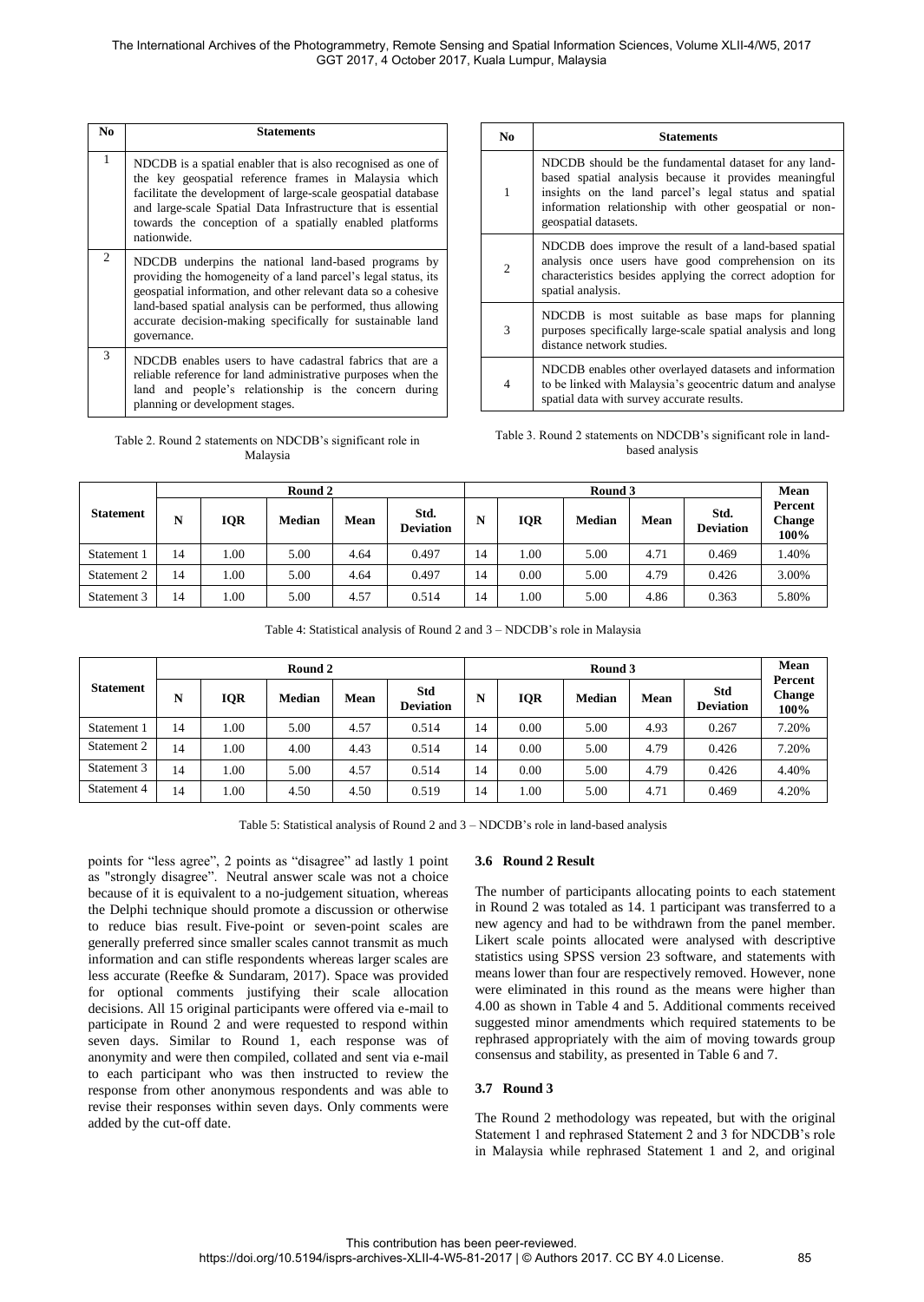Statement 3 and 4 for NDCDB's role in the land-based analysis was the basis for Round 3 questionnaire. 14 participants were offered to participate in Round 3 and were requested to respond within three days.

# **3.8 Round 3 Result**

The number of respondents received in Round 3 was totaled as 14 or 100% feedback. Similar to Round 2, the Likert scale point's responses were analysed with descriptive statistics. The increase in mean values was found in the rephrased statements as stated in Table 5 and 6, with means value are more than 4.50. The Median and Interquartile Range (IQR) are best statistical choices to measure central tendency and dispersion to calculate data scored on an ordinal scale in Delphi processes (Heiko, 2012). The median values in Round 3 were all 5.0 while the IQR values were within 0.00 to 1.00, which is suitable as consensus indicator for 5-unit scales (Yang, 2003). The values showed consistency and high agreement, and therefore it was decided the Delphi process has come to a group consensus and stability which in result supports the decision that further Delphi rounds were unnecessary. Moreover, additional comments were not received in this round.

## **4. ANALYSIS**

#### **4.1 Statistical result analysis**

Analysis of the Delphi technique results showed a change in participants' views towards consensus (agreement) and stability in Round 3. Therefore, the Delphi is concluded to have reach panel consensus and stability in Round 3 as indicated by a trend towards the following:

- i. The median for the 5-Point Likert scale is the highest measure  $(5 -$  "strongly agree") to all statements;
- ii. The IQR values are within 0.00 to 1.00 which indicate high agreement (Peck & Devore, 2011);
- iii. The increase of mean values in each round;
- iv. Percent change between each statement from both rounds are less than 15% and is considered stable (Diamond et al., 2014; Heiko, 2012);
- v. A decrease in comments in each round; and
- vi. The evolution of statements towards consensus

#### **4.2 Agreed statements on the significant role of NDCDB in Malaysia**

The statements agreed by the members of Delphi panel describing the significant role of NDCDB in Malaysia are established as follows:

*Statement 1: NDCDB is a spatial enabler that is also recognised as one of the key geospatial reference frames in Malaysia which facilitate the development of large-scale geospatial database and large-scale Spatial Data Infrastructure that is essential towards the conception of a spatially enabled platforms nationwide.* 

*Statement 2: NDCDB underpins the national land-based programs by providing the homogeneity of a land parcel's legal status, its geospatial information, and other relevant data so a cohesive land-based spatial analysis can be performed to support sustainable land governance.*

*Statement 3: NDCDB provides reliable references of cadastral fabrics for land administrative purposes when the land and people's relationship becomes the concern for accurate decision making during planning or development stages.* 

#### **4.3 Agreed statement on the significant role of NDCDB for land-based analysis**

The statements agreed by the members of Delphi panel describing the significant role of NDCDB for land-based analysis are established as follows:

*Statement 1: NDCDB should be recognised as the fundamental dataset for land-based spatial analysis because it provides meaningful insights on the land parcel's legal status and spatial information relationship with other geospatial or nongeospatial datasets.* 

*Statement 2: NDCDB can help provide the required result of a land-based spatial analysis when users understand its characteristics and know how to correctly adopt it for spatial analysis.* 

*Statement 3: NDCDB is most suitable as base maps for planning purposes specifically large-scale spatial analysis and long distance network studies.* 

*Statement 4: NDCDB enables other overlayed datasets and information to be linked with Malaysia's geocentric datum and analyse spatial data with survey accurate results.* 

#### **5. DISCUSSION AND CONCLUSION**

The statements that best described the essence of the majority of opinions were critically analysed in Round 1 of this research. The majority of the Delphi panels highlighted that NDCDB would provide an impact in facilitating the concept of a spatially enabled society and government in Malaysia, and fundamental information for decision-makers when people and the land relationship is the concern in sustainable decisionmaking. The descriptions of the NDCDB's role in Malaysia and for land-based analysis were then transpired to the seven statements established in this research by using the Delphi technique. It can be concluded that NDCDB does have significant roles for land-based analysis, which is also essential for sustainable development in Malaysia.

Sustainable development has the direct linkage to disaster management (Ujang, 2017) and a spatially enabled society or government allows decision-making that can be associated with sustainability (Steudler, 2016). One can interpret and critically reflect on spatial information, interconnect with the assistance of maps and other spatial representations, and express location specific opinions using geoinformation and associated supports. NDCDB provides the spatial information and basic land information that is fundamental to spatial analysis. In other words, better judgement on land-based analysis which is crucial for disaster management is permissible by optimising NDCDB along with other related datasets. Accurate and timely information on land is the fundamental information to enable the concept (Bennett et al., 2008).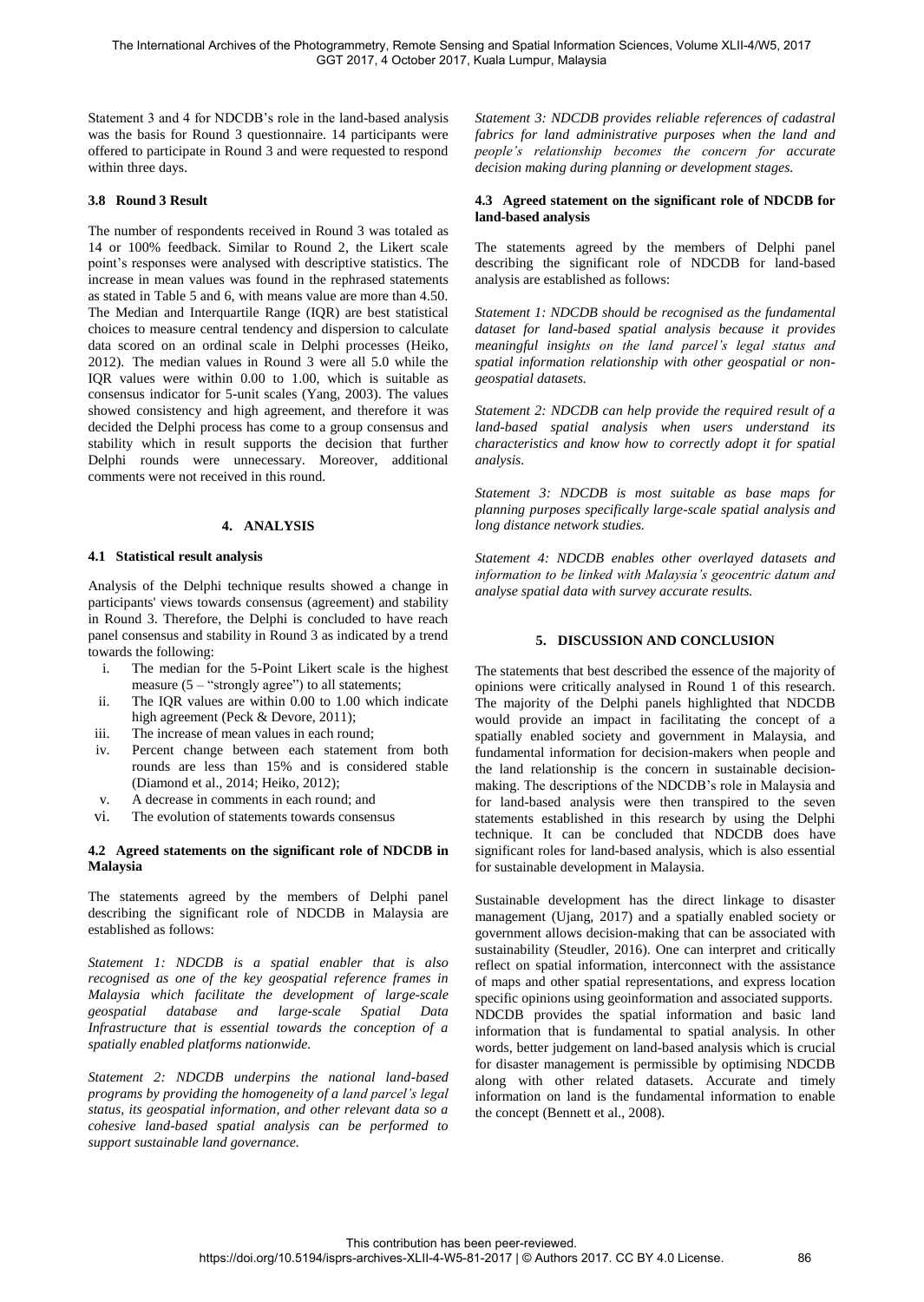| N <sub>0</sub> | <b>Statements</b>                                                                                                                                                                                                                                                                                                                  | <b>Rephrased Statements</b>                                                                                                                                                                                                                                                    |
|----------------|------------------------------------------------------------------------------------------------------------------------------------------------------------------------------------------------------------------------------------------------------------------------------------------------------------------------------------|--------------------------------------------------------------------------------------------------------------------------------------------------------------------------------------------------------------------------------------------------------------------------------|
|                | NDCDB is a spatial enabler that is also recognised as one of the<br>key geospatial reference frames in Malaysia which facilitate the<br>development of large-scale geospatial database and large-scale<br>Spatial Data Infrastructure that is essential towards the<br>conception of a spatially enabled platforms nationwide.     | No amendments.                                                                                                                                                                                                                                                                 |
|                | NDCDB underpins the national land-based programs by<br>providing the homogeneity of a land parcel's legal status, its<br>geospatial information, and other relevant data so a cohesive<br>land-based spatial analysis can be performed, thus allowing<br>accurate decision-making specifically for sustainable land<br>governance. | NDCDB underpins the national land-based programs by providing<br>the homogeneity of a land parcel's legal status, its geospatial<br>information, and other relevant data so a cohesive land-based spatial<br>analysis can be performed to support sustainable land governance. |
| 3              | NDCDB enables users to have cadastral fabrics that are a reliable<br>reference for land administrative purposes when the land and<br>people's relationship is the concern during planning or<br>development stages.                                                                                                                | NDCDB provides reliable references of cadastral fabrics for land<br>administrative purposes when the land and people's relationship<br>becomes the concern for accurate decision making during planning<br>or development stages.                                              |

| Table 6: Round 2 statements on NDCDB's significant role in Malaysia |  |
|---------------------------------------------------------------------|--|
|                                                                     |  |

| N <sub>0</sub> | <b>Statements</b>                                                                                                                                                                                                                                     | <b>Rephrased Statements</b>                                                                                                                                                                                                                                      |
|----------------|-------------------------------------------------------------------------------------------------------------------------------------------------------------------------------------------------------------------------------------------------------|------------------------------------------------------------------------------------------------------------------------------------------------------------------------------------------------------------------------------------------------------------------|
|                | NDCDB should be the fundamental dataset for any land-based<br>spatial analysis because it provides meaningful insights on the<br>land parcel's legal status and spatial information relationship<br>with other geospatial or non-geospatial datasets. | NDCDB should be recognised as the fundamental dataset for land-<br>based spatial analysis because it provides meaningful insights on the<br>land parcel's legal status and spatial information relationship with<br>other geospatial or non-geospatial datasets. |
| 2              | NDCDB does improve the result of a land-based spatial analysis<br>once users have good comprehension on its characteristics<br>besides applying the correct adoption for spatial analysis.                                                            | NDCDB can help provide the required result of a land-based spatial<br>analysis when users understand its characteristics and know how to<br><i>correctly adopt it</i> for spatial analysis.                                                                      |
| 3              | NDCDB is most suitable as base maps for planning purposes<br>specifically large-scale spatial analysis and long distance network<br>studies.                                                                                                          | No amendments.                                                                                                                                                                                                                                                   |
| 4              | NDCDB enables other overlayed datasets and information to be<br>linked with Malaysia's geocentric datum and analyse spatial data<br>with survey accurate results.                                                                                     | No amendments.                                                                                                                                                                                                                                                   |

Table 7: Round 2 statements on NDCDB's significant role in land-based analysis

In fact, according to Steudler (2016) spatial is everywhere and our ability to leverage and harness the ubiquity of spatial information will correlate to benefits in terms of wealth creation, social stability and environmental management.

Both disaster management and sustainable development require sound land governance to reduce the impacts of climate change and post-disaster effects (Ujang, 2017). A sound land governance is where issues pertaining land are administered, and managed with emphasis given to the relations between people, policies and places in support of sustainability and the global agendas.

Among the many global agenda goals listed in Agenda 2030 mostly relates to the integral role of land, cadastre, and people in adapting to climate change, disaster recovery, environmental degradation and rapid urbanisation (UN, 2015). With these statements on NDCDB are in place, the clear description of NDCDB's role could encourage more research to be done, and NDCDB can be optimised by decision makers to aid land-based decision-making that also includes for disaster management and post-disaster effects analysis.

## **6. CONTRIBUTION**

This study has contributed to the existing body of knowledge in understanding the NDCDB. Previously, there were limited empirical data available on unfolding the significance of NDCDB, specifically concerning its role in Malaysia and for land-based analysis. This research has helped to describe the importance of NDCB based on the consensus of experts related to land, cadaster and GIS domain by optimising the Delphi technique. The outcome of this research provides a new paradigm to the existing perception of the NDCDB and statements that aids land surveyors, land administrators, and GIS users, as well as the general public, to recognize its role in the nation and for land-based analysis. With the statements in place, it is hoped the usage of NDCDB for land-based analysis increases to encourage spatially accurate analysis result, including in the disaster management domain.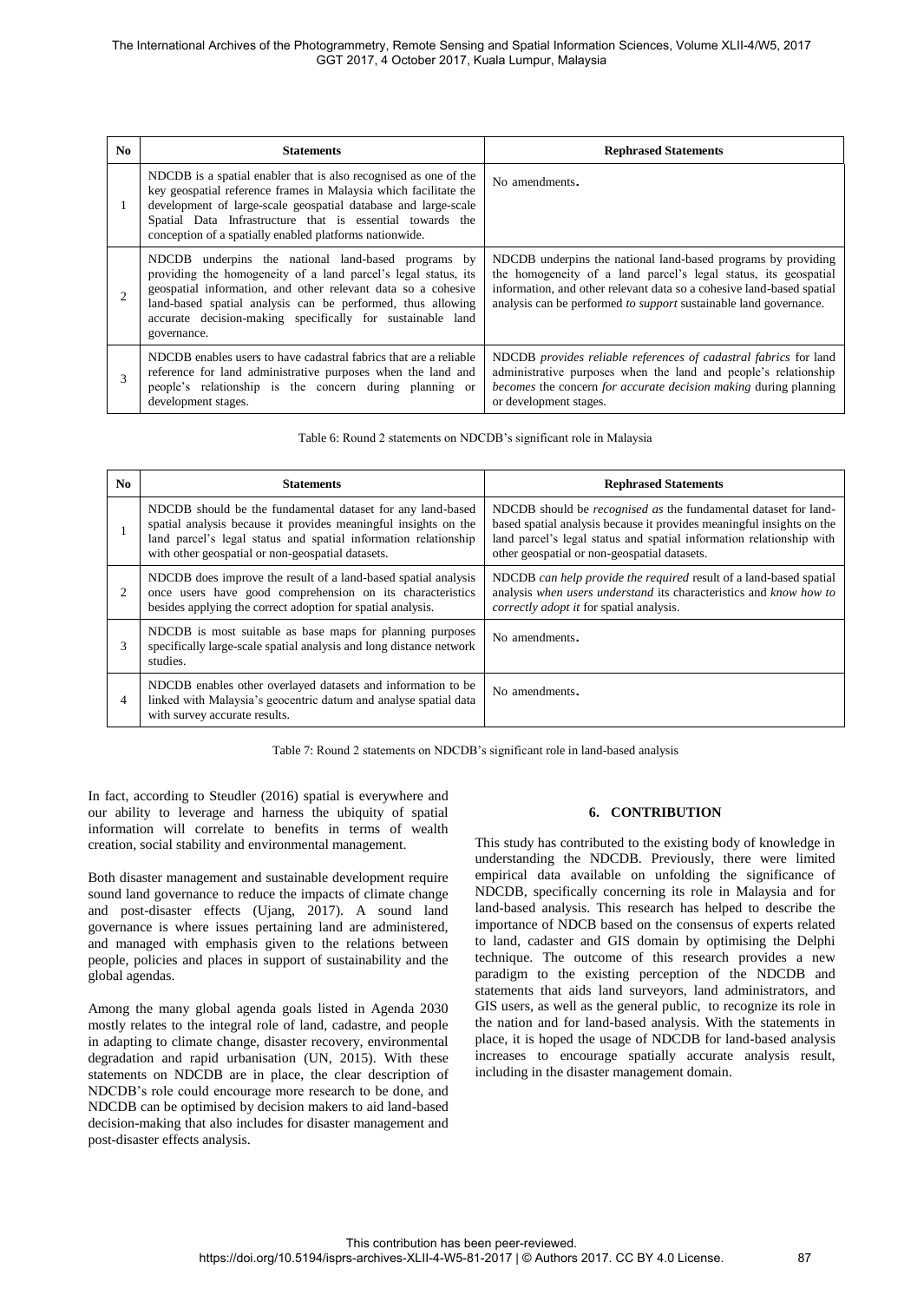#### **ACKNOWLEDGEMENTS**

The authors would like to Universiti Teknologi MARA, DSMM, and all related agencies for providing valuable information for this study. Thanks are also due to all my colleagues who assisted during this study data and last, but not least the unknown reviewers are gratefully acknowledged.

## **REFERENCES**

Avella, J. R. (2016). Delphi Panels: Research Design, Procedures, Advantages, and Challenges. International Journal of Doctoral Studies, 11.

Banba, M. (2017). Land Use Management and Risk Communication. In M. Banba & R. Shaw (Eds.), Land Use Management in Disaster Risk Reduction: Practice and Cases from a Global Perspective (pp. 13-17). Tokyo: Springer Japan.

Bennett, R., Wallace, J., & Williamson, I. (2008). Organising land information for sustainable land administration. Land Use Policy, 25(1), 25(1), 25(1), 25(1), 25(1), 25(1), 25(1), 25(1), 25(1), 25(1), 25(1), 25(1), 25(2), 25(2), 25(2), 25(2), 25(2), 25(2), 25(2), 25(2), 25(2), 25(2), 25(2), 25(2), 25(2), 25(2), 25(2), 25(2), 25(2), 25(2), 25(2 doi[:http://dx.doi.org/10.1016/j.landusepol.2007.03.006](http://dx.doi.org/10.1016/j.landusepol.2007.03.006)

Bueno, S., & Salmeron, J. L. (2008). Fuzzy modeling Enterprise Resource Planning tool selection. Computer Standards & Interfaces, 30(3), 137-147. doi[:https://doi.org/10.1016/j.csi.2007.08.001](https://doi.org/10.1016/j.csi.2007.08.001)

Diamond, I. R., Grant, R. C., Feldman, B. M., Pencharz, P. B., Ling, S. C., Moore, A. M., & Wales, P. W. (2014). Defining consensus: a systematic review recommends methodologic criteria for reporting of Delphi studies. Journal of clinical epidemiology, 67(4), 401-409.

Förster, B., & von der Gracht, H. (2014). Assessing Delphi panel composition for strategic foresight—A comparison of panels based on company-internal and external participants. Technological forecasting and social change, 84, 215-229.

Hanafin, S. (2004). Review of literature on the Delphi Technique. Dublin: National Children's Office.

Heiko, A. (2012). Consensus measurement in Delphi studies: review and implications for future quality assurance. Technological forecasting and social change, 79(8), 1525-1536.

Holey, E. A., Feeley, J. L., Dixon, J., & Whittaker, V. J. (2007). An exploration of the use of simple statistics to measure consensus and stability in Delphi studies. BMC Medical Research Methodology, 7(1), 52.

Ismail, M. S. (2011). National Land Code 1965: Electronic Land Administration System In Land Registries. Jurnal Pentadbiran Tanah, Bil 1/2011, 20.

JUPEM. (2012). Final Report JUPEM T8/2011 Memperkasakan NDCDB. JUPEM: JUPEM.

Kadir, M., Ses, S., Omar, K., Desa, G., Omar, A. H., Taib, K., & Nordin, S. (2003). Geocentric datum GDM2000 for Malaysia: Implementation and implications. Paper presented at the Seminar on GDM2000, Department of Survey and Mapping Malaysia, Kuala Lumpur, Malaysia.

Kent, M. L., & Saffer, A. J. (2014). A Delphi study of the future of new technology research in public relations. Public Relations Review, 40(3), 568-576.

Kermanshachi, S., Dao, B., Shane, J., & Anderson, S. (2016). Project Complexity Indicators and Management Strategies – A Delphi Study. Procedia Engineering, 145, 587-594. doi[:http://dx.doi.org/10.1016/j.proeng.2016.04.048](http://dx.doi.org/10.1016/j.proeng.2016.04.048)

Markmann, C., Darkow, I.-L., & von der Gracht, H. (2013). A Delphi-based risk analysis—Identifying and assessing future challenges for supply chain security in a multi-stakeholder environment. Technological forecasting and social change, 80(9), 1815-1833.

McGeary, J. (2009). A critique of using the Delphi technique for assessing evaluation capability-building needs. Evaluation Journal of Australasia, 9(1), 31.

McMillan, S. S., King, M., & Tully, M. P. (2016). How to use the nominal group and Delphi techniques. International Journal of Clinical Pharmacy, 38(3), 655-662. doi:10.1007/s11096-016- 0257-x

Mitchell, D., Enemark, S., & van der Molen, P. (2015). Climate resilient urban development: Why responsible land governance is important. Land Use Policy, 48, 190-198. doi[:http://dx.doi.org/10.1016/j.landusepol.2015.05.026](http://dx.doi.org/10.1016/j.landusepol.2015.05.026)

Mohamed, A. M., Chia, W. T., & Chan, H. S. (1998). Cadastral Reforms in Malaysia. Paper presented at the XXI FIG Congrees, Brighton, United Kingdom.

Nordin, A. F. (2001). Institutional Issues in the Implementation of the Coordinated Cadastral System for Peninsular Malaysia: A Study on the Legal and Organizational Aspects. (Masters), Universiti Teknologi Malaysia.

Ogbeifun, E., Agwa-Ejon, J., Mbohwa, C., & Pretorius, J. (2016a). The Delphi technique: A credible research methodology. Paper presented at the International Conference on Industrial Engineering and Operations Management, Kuala Lumpur.

Ogbeifun, E., Agwa-Ejon, J., Mbohwa, C., & Pretorius, J. (2016b). The Delphi technique: A credible research methodology.

Omar, A. H., Kadir, A. M. A., & Sidek, R. M. S. (2006). Development of Automated Cadastral Database Selection And Visualization System To Support The Realization of Modern Cadastre In Malaysia. Retrieved from

Paul, S. A. (2014). Assessment of critical thinking: A Delphi study. Nurse Education Today, 34(11), 1357-1360. doi[:https://doi.org/10.1016/j.nedt.2014.03.008](https://doi.org/10.1016/j.nedt.2014.03.008)

Peck, R., & Devore, J. L. (2011). Statistics: The exploration & analysis of data: Cengage Learning.

Polit, D. F., & Beck, C. T. (2006). The content validity index: are you sure you know what's being reported? Critique and recommendations. Research in nursing & health, 29(5), 489- 497.